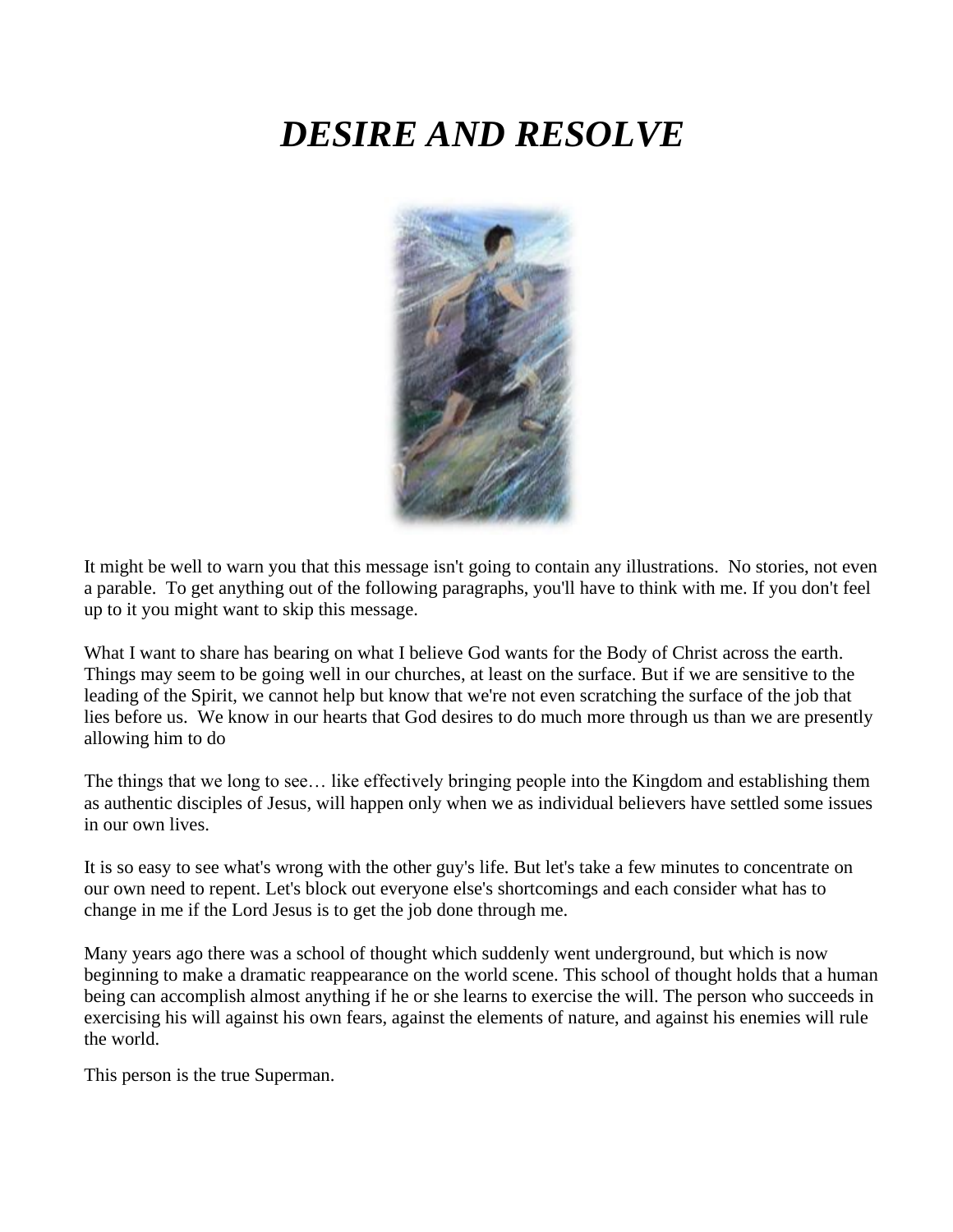The nation, which learns how to unify its will and then assert that will against all other nations will become the master race.

You are what you will. You will accomplish what you…. will to accomplish. Phenomenal things have been accomplished by people who adhere to this philosophy.

But the inspiration for this teaching is the same devil that told Eve that she and her husband would become like God if they ate of the tree of the knowledge of good and evil. It is based on a lie.

All the willpower in the world will never enable you to jump twenty feet in the air, or to fly like a bird, or swim like a fish, or turn yourself into the Incredible Hulk who can uproot trees and tear down buildings with his bare hands.

Nor does the power of the human will do the job in the moral realm. How many times have we made up our minds that we are going to turn over a new leaf, "I'm never going to do that again," only to stumble again, and again, and again.

*I do not understand my own actions. For I do what I do not want, but I do the very thing I hate. For I do not do the good I want, but the evil I do not want is what I do. So I'm finding a law that when I want to do right, evil lies close at hand. For I delight in the law of God, in my inmost self, but I see in my members another law at war with the law of my mind and making me captive to the law of sin which dwells in my members. Wretched man that I am! Who will deliver me from this body of death?* 

*Romans 7:15-24*

Who of us hasn't experienced this? Who of us, by the sheer power of the will, can overcome selfcenteredness?

But the mistake we make, when we discover the futility of willpower in dealing with sin, is that we then tend to flop to the other extreme and believe that the will is useless.

## *"For the good which I desire, I don't do; but the evil which I don't desire, that I practice." v. 19 (WEB)*

## **"So what good is my will?"**

We excuse the mediocre lives we live by pointing to the weakness of the human will. "After all, I'm not some kind of spiritual superman – I'm weak. I'm only human."

Granted all the willpower in the world will not enable me to sprout wings and fly. But it is within the power of my will to get myself out of bed in the morning at a decent hour.

Willpower will never make me sinless.

But it is within the power of my will to turn my back on my delusions and start following Jesus who is able to deliver me from sin.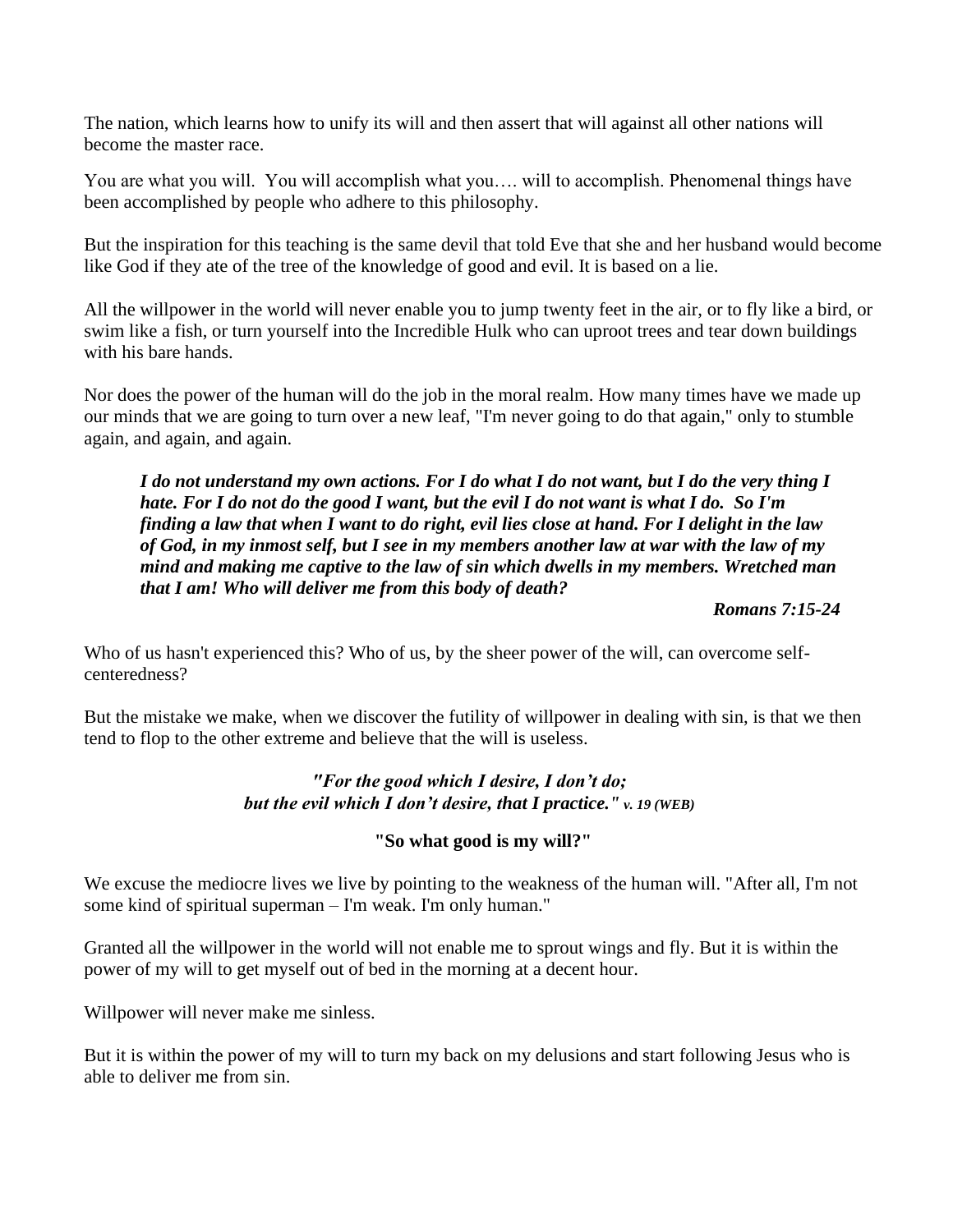Paul who wrote those words, "The good I would I do not do. The evil I would not that is the thing I do", also writes these words just a few verses down the page,

*"For those who live according to the flesh set their minds on things of the flesh, but those who live according to the Spirit set their minds on things of the Spirit. To set the mind on the flesh is death, but to set the mind on the Spirit is life and peace." Romans 8:5,6*

And to set the mind on the Spirit is an act of your will.

Further on the page:

*"So then, brethren, we are debtors, not to the flesh, to live according to the flesh - for if you live according to the flesh you will die, but if by the Spirit you put to death the deeds of the flesh you will live."*

So the will joins the Holy Spirit and puts to death the deeds of the Body.

Jesus never treats us like robots or zombies. Everything he has to say to us is addressed to our will.

Jesus stands inside a doorway, which he has opened.

All the willpower in the world would never open that door for us. He opened it for us with his death and resurrection. Now he invites us to come through the door to him.

Standing outside the door we see the freedom and life and peace that he offers – and we desire that.



*Elizabeth Wang* 

But those blessings do not become ours until our desire for Jesus is transformed into resolve that gets up out of our chair and walks through the door.

> *"If anyone thirst, let him come to me and drink." "He who believes in me out his heart will flow rivers of living water."*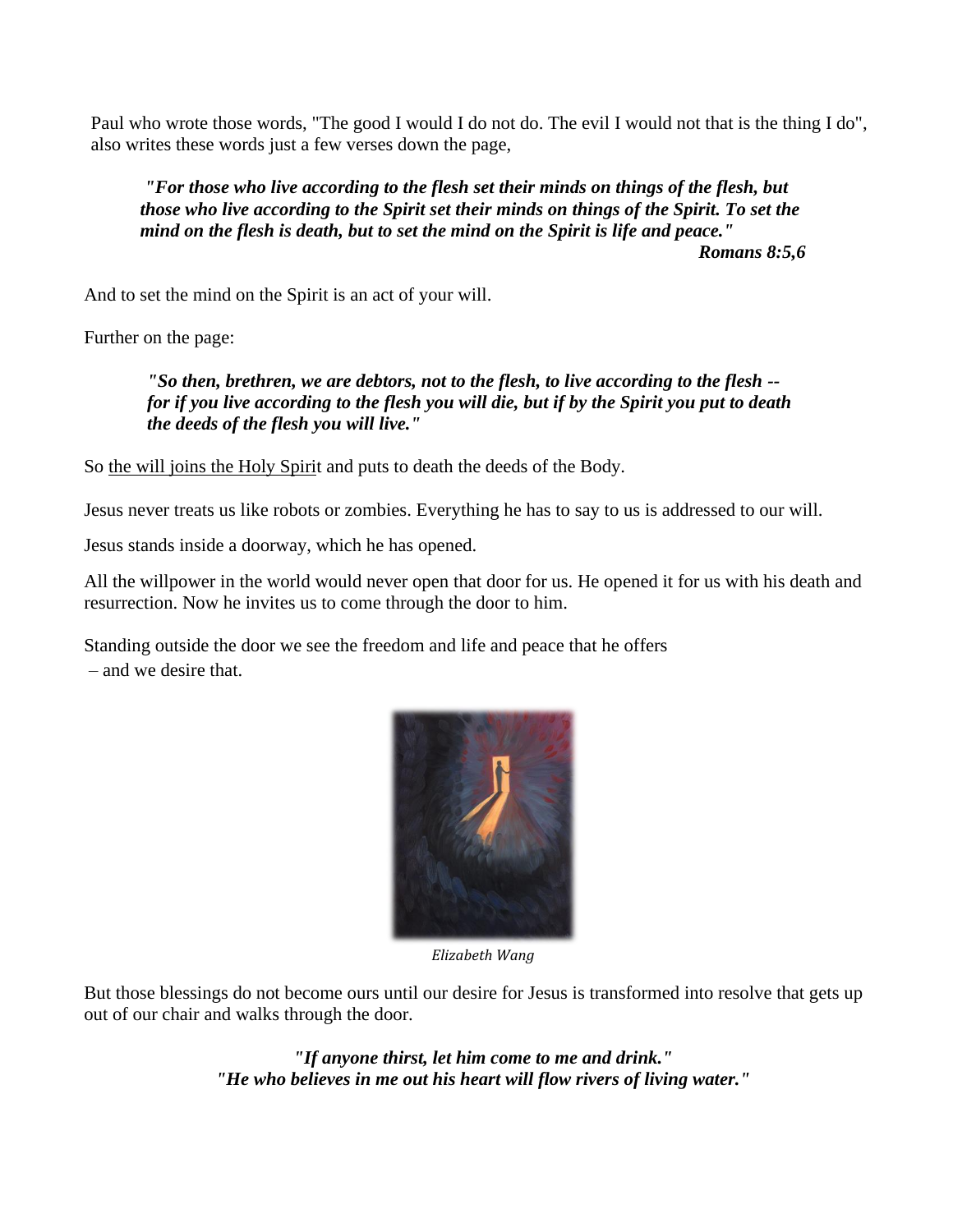We long for life from God.

We want the rivers of living water to flow out of us.

That's our desire. But the desire for these blessings God promises us in his Son will never bring them to us. The desire has to be vulcanized into resolve that goes through the door and receives blessings from the one who offers them…

Who draws near to Jesus.

Who doesn't try to grab the blessings from Jesus and leave him standing there.

## **But who comes to him and finds the blessings in Him.**

So how do we turn our yearnings...our longings...our desire...into resolve?

Two things:

## **First we turn our desire for the Kingdom of God into resolve by setting our face toward the Kingdom and we quit looking back.**

*When the days drew near for Him to be received up, He set His face to go to Jerusalem. And He sent messengers ahead of Him, who went and entered the village of the Samaritans, to make ready for Him; but the people would not receive Him, because His face was set toward Jerusalem.* 

*Luke 9:51-53*

*As they were going along the road, a man said to him, "I will follow you wherever you go." And Jesus said to him, "Foxes have holes, and birds of the air have nests, but the Son of man has no place to lay his head." To another he said, "Follow me." But he said, "Lord, let me first go and bury my father." But he said to him, "Let the dead bury their own dead; but as for you, go and proclaim the Kingdom of God." Another said, "I will follow you, Lord, but let me first go and say farewell to those of my home." Jesus said to him, "No one who puts his hand to the plow and then turns back is fit for the Kingdom of God."* 

*Luke 9:57-62*

Here we see the vivid contrast between Jesus, who has set his face toward Jerusalem, refusing to look back, and these would-be followers who have the very best intentions, but cannot let go of what's behind them.

> *"Lord, I'll follow you wherever you go." "Foxes have holes, birds of the air have nests. The Son of man has nowhere to lay his head."*

Immediately this man looks back to see where he's going to sleep, and he's out of it.

Jesus says to another one, "Follow me."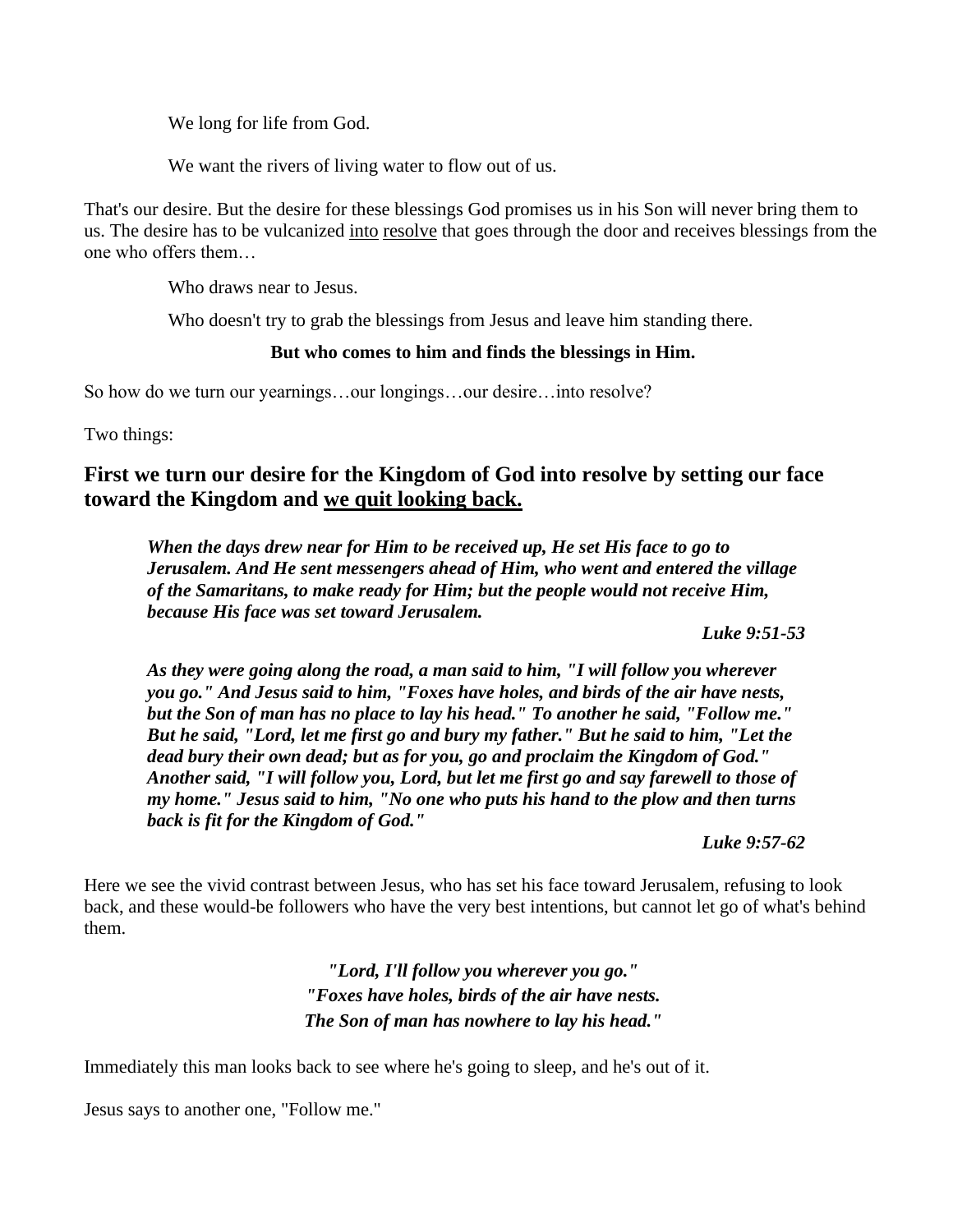## *"Lord, first let me go and bury my father." "Let the dead bury their own dead,"* says Jesus, "*but as for you, you go and preach the Kingdom of God."*

And there he hangs between his yearning for the Kingdom and his attachment to his old life, and he gets nowhere.

Lord, I'll follow you, but let me first go and say farewell to those at my home.No one who puts his hand to the plow and looks back is fit for the Kingdom of God.

These well-intentioned disciples are moved by desire, which is a beautiful thing.

Their desire to follow Jesus springs up from a living seed and becomes a hopeful plant---until the sun gets hot. Then it looks back and wilts.

## **Jesus is moved by resolve. His face is set, and he keeps going.**

So desire is a perfectly good thing. We need more of it. It was desire that drew us to Jesus in the first place. But that desire has to be transformed into resolve, resolve which sets its face toward the Kingdom and won't turn toward the left or to the right. Which puts its hand to the plow and won't look back.

Otherwise we become that hopeful plant that grows up only to wilt in the sun.



No root, no resolve. No resolve, no endurance.

*"One thing have I desired of the Lord, that will I seek after; that I may dwell in the house of the Lord all the days of my life, to behold the beauty of the Lord, and to inquire in his temple."* 

*Psalm 27:4*

"One thing have I desired of the Lord" – that's desire. Praise God!

"…that will I seek after" – that's resolve. That's the act of the will. Too many of us have stagnated at the stage of desire when it comes to our relationship with God.

We desire visions of Heaven.

We desire to live a radically committed life.

We desire to overcome sin.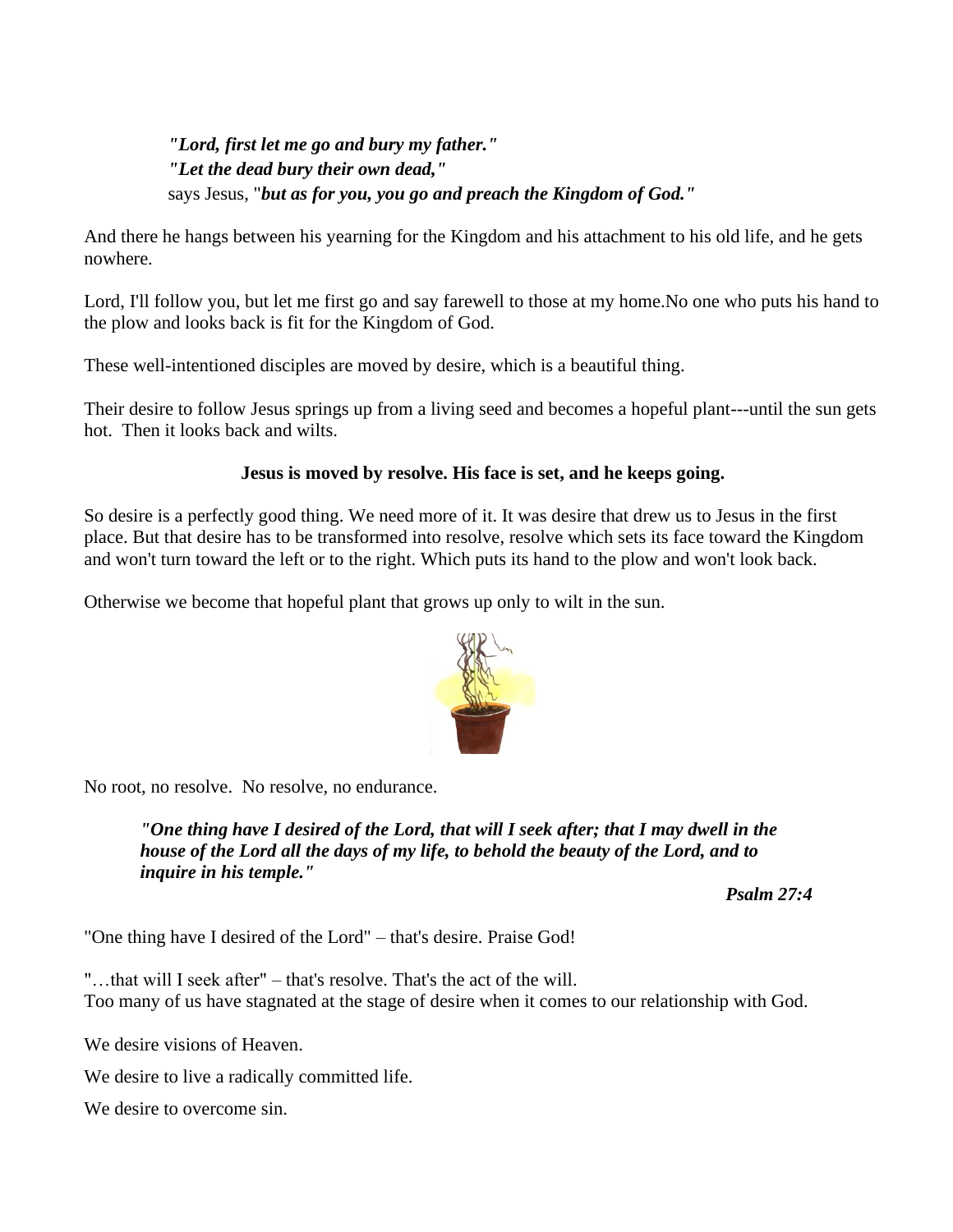And we even receive from God, in His goodness, beautiful tastes of things we desire. He gives us visions of Himself. And He has poured out upon us all kinds of blessings. Power has flowed down upon us from the Holy Spirit. We have seen fruit.

But in so many cases, it hasn't survived the heat of daily life.

We've tasted God's redemptive power.

We've seen God's light.

We know that we are meant to live in God's kingdom atmosphere all the time.

Yet the vision never seems to take on substance in our lives. Because instead of looking through the door and fixing our eyes on the Lord who waits for us on the other side, always calling us to himself...

## **….we keep looking back.**

And what is in there waiting to be ours, will not really be ours until we quit looking back and start moving toward the vision and keep moving until it becomes ours. Until we shake ourselves loose from everything that tries to hold us back.

Which brings us to the second thing, which has to happen if our desire is ever to be fired up and turned into resolve:

## **We are going to have to disengage ourselves – violently, if necessary – from everything which tries to hold us on the wrong side of the door.**

Why do you think Jesus says to Peter, whom he loves,

## **"***Get ye behind me, Satan. You're a hindrance to me. You're on the side of man not of God."*

You're hindering me, Peter, because you're trying to keep me from getting to the cross. I'm not going to let you do it.

Our Lord does this with his own mother.

## *"Woman, what have I to do with you? My time has not yet come….. Who are my mother and my brothers? Who ever hears the word of God and keeps it."*

## **"Those who do the will of God."**

He keeps pushing his own mother away because Mary senses something terrible might happen to her son and she's trying to protect him.

Oh well, maybe Jesus had to do that, but I don't know if I could."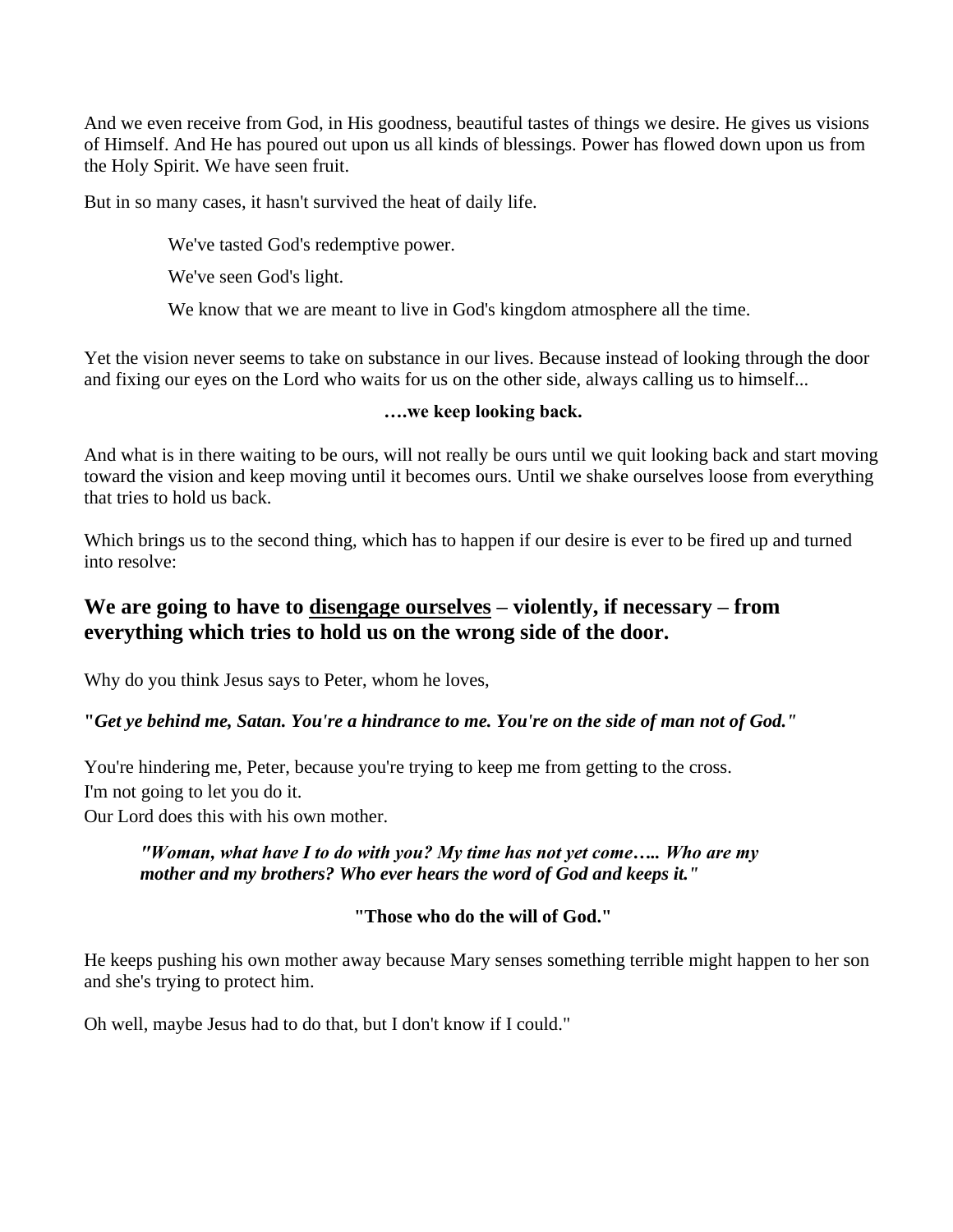*"Now great multitudes accompanied him; and he turned to them and said, "If anyone comes to me and does not hate his own father and mother and wife and children and brothers and sisters, yes and even, his own life, he cannot be my disciple. Whoever does not bear his own cross and come after me, cannot be my disciple. For which of you, desiring to build a tower, does not first sit down and count the cost, whether he has enough to complete it? Otherwise, when he has laid the foundation, and is not able to finish, all who see it begin to mock him, saying, "He began to build, and was not able to finish." Or what king, going to encounter another king in war, will not sit down first and take counsel whether he is able with 10,000 to win against him who comes against him with 20,000? And if not, while the other is yet a great way off, he sends an embassy and asks for terms of peace. So, therefore, whoever of you does not renounce all that he has cannot be my disciple."* 

*Luke 14: 25-33*



The only way in … is to shake ourselves loose and renounce the things that hold us out.

Somehow our up-and-down, hot-and-cold, in-and-out desire for the Kingdom has to become such a deeprooted resolve that it is willing to tear itself away from anything that tries to tempt it back toward "safety."

We are still going to walk through this world. We cannot withdraw from the world to escape conflict. The Lord God himself has put us here. We are going to keep our responsibilities and fulfill them. We're going to do our jobs well. We're going to play with our children. We're going to rest by the river.

But always with a heart, which keeps everything but the Kingdom at a distance – even if we have to hate our own father, mother, wife, children, brothers, sisters, and especially our own life.

> *"One thing have I desired of the Lord, that will I seek after; that I may dwell in the house of the Lord all the days of my life, to behold the beauty of the Lord, and to inquire in his temple."*

It is possible to dwell in the house of the Lord all the days of our lives – to live in his presence; to know his peace; to walk in his light; to do his will; to feed his sheep; to manifest his Kingdom.